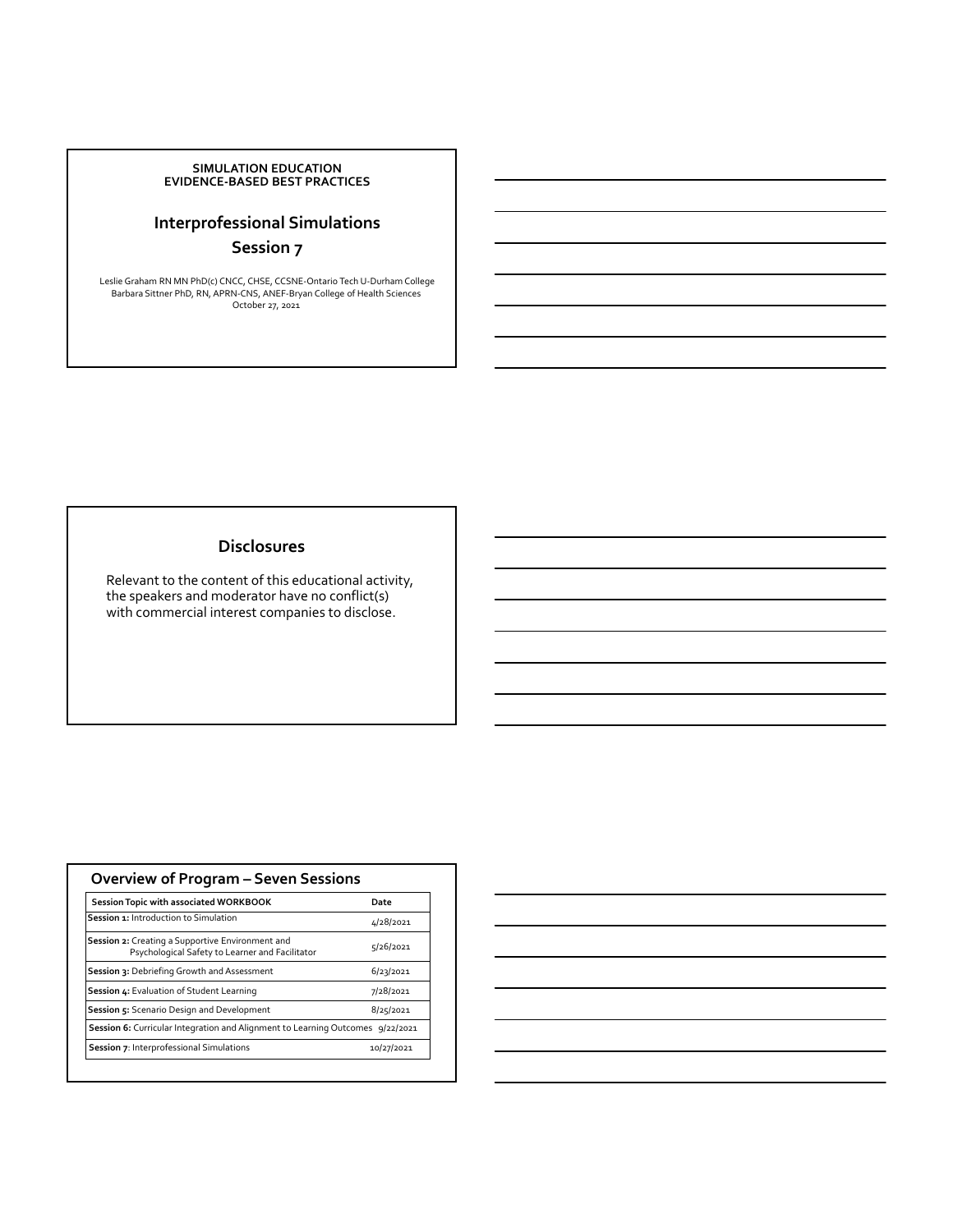## **Learning Objectives**

- 1. Compare competencies and standards associated with interprofessional practice in healthcare for foundational knowledge.
- 2. Apply IPE principles to develop common learning outcomes for IPP.
- 3. Explore strategies to integrate Sim‐IPE into simulation‐based learning.
- 4. Discuss challenges associated with the delivery of IP simulation‐based experiences.



### **Interprofessional Education (IPE)**

"…two or more professions learn about, from and with each other to enable effective collaboration and improve health outcomes."

**(WHO , 2010)**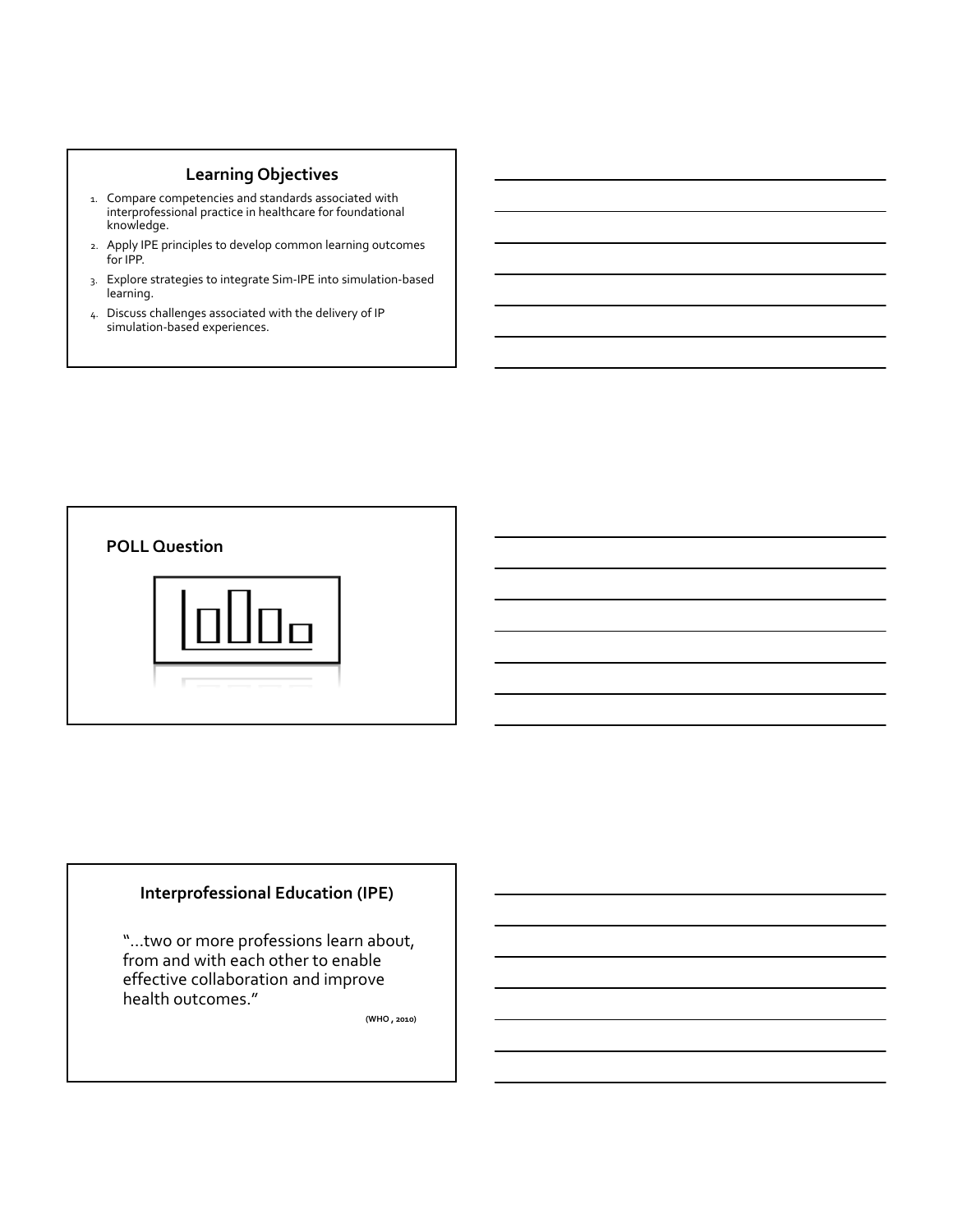# **Interprofessional Collaborative Practice (IPCP )**

"When multiple health workers from different professional background work together with patients, families . . . And communities to deliver the highest quality of care."

(WHO , 2010)

#### Healthcare Simulation Standards of Best Practice™ **Simulation‐Enhanced IPE**

"Simulation‐enhanced interprofessional education (Sim‐IPE) enables learners from different healthcare professions to engage in a simulation‐based experience to achieve shared or linked objectives and outcomes"

**(INACSL, 2021)**

### **Why Interprofessional Education (IPE)?**

• Interprofessional education (IPE) and collaboration: • Has been found to improve patient safety and outcomes (IPEC, 2016)

• Many professional organizations and accreditation agencies have recognized the importance of IPE and have included it as an accreditation standard (Health Professions Accreditors Collaborative, 2019; IPEC, 2016).

• The benefits of exposing healthcare students to IPE in both the classroom and clinical setting helps to cultivate mutual trust and respect, confronts misconceptions and stereotypes, and dispels prejudice and rivalry between professional groups (Barr & Low, 2011).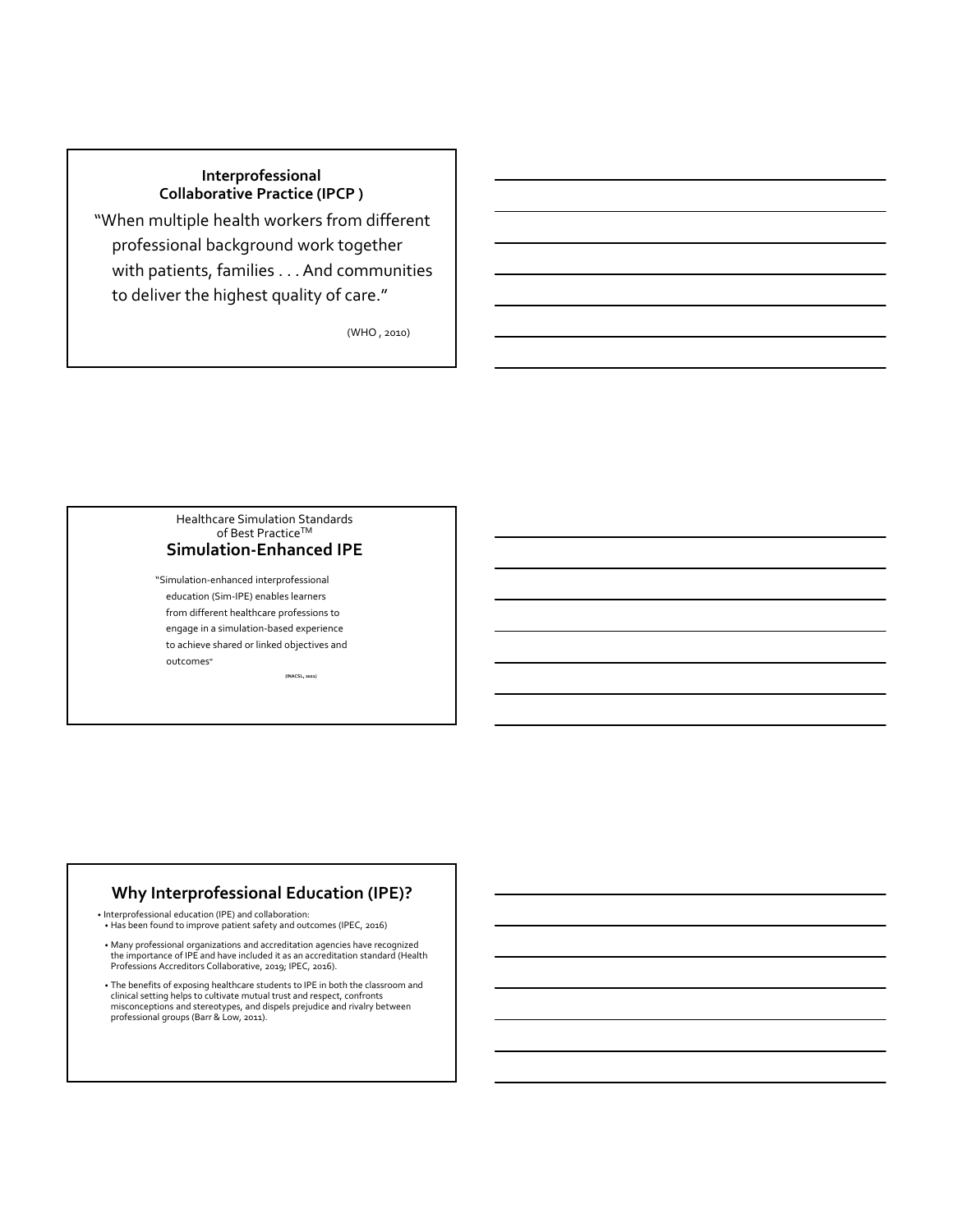





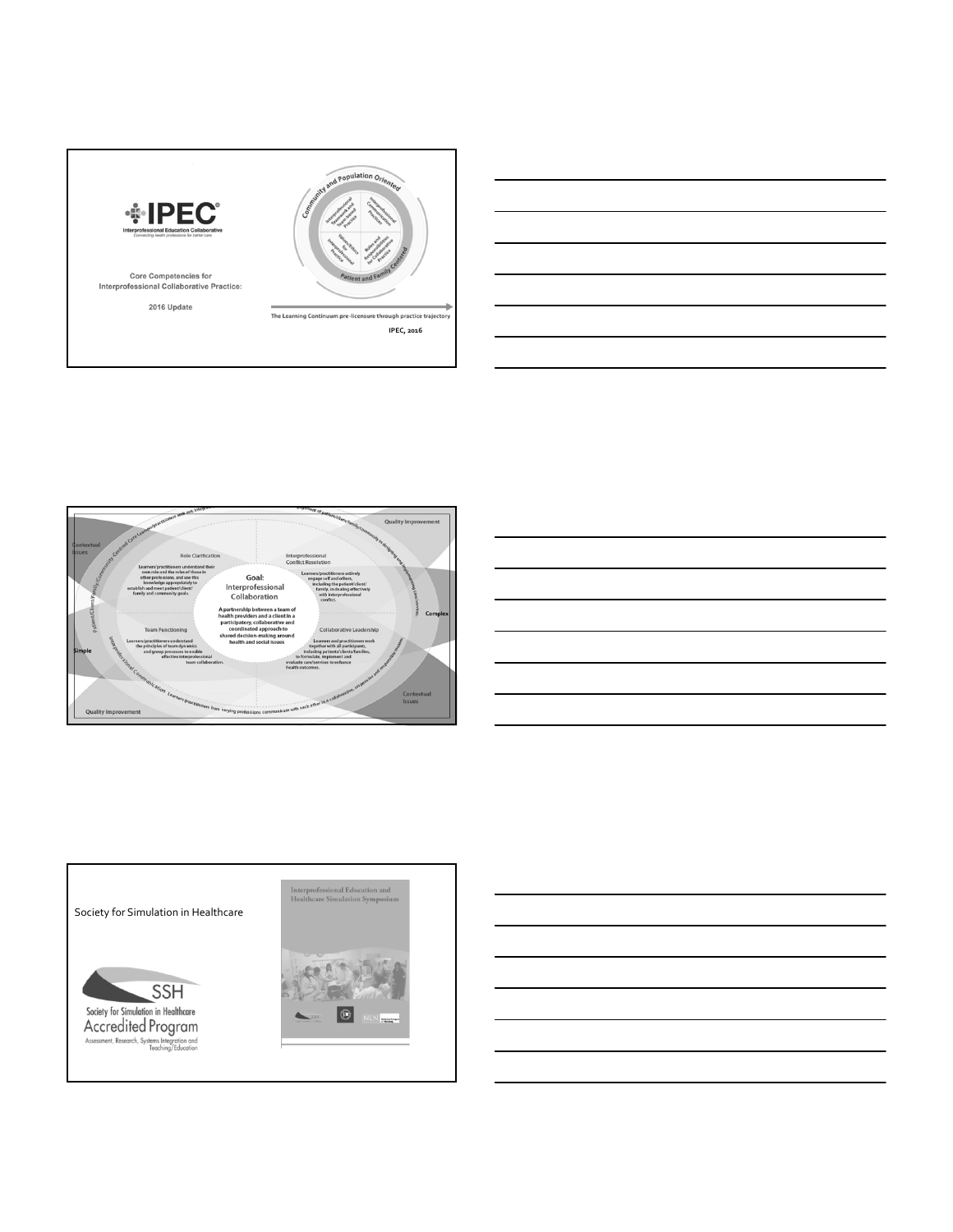







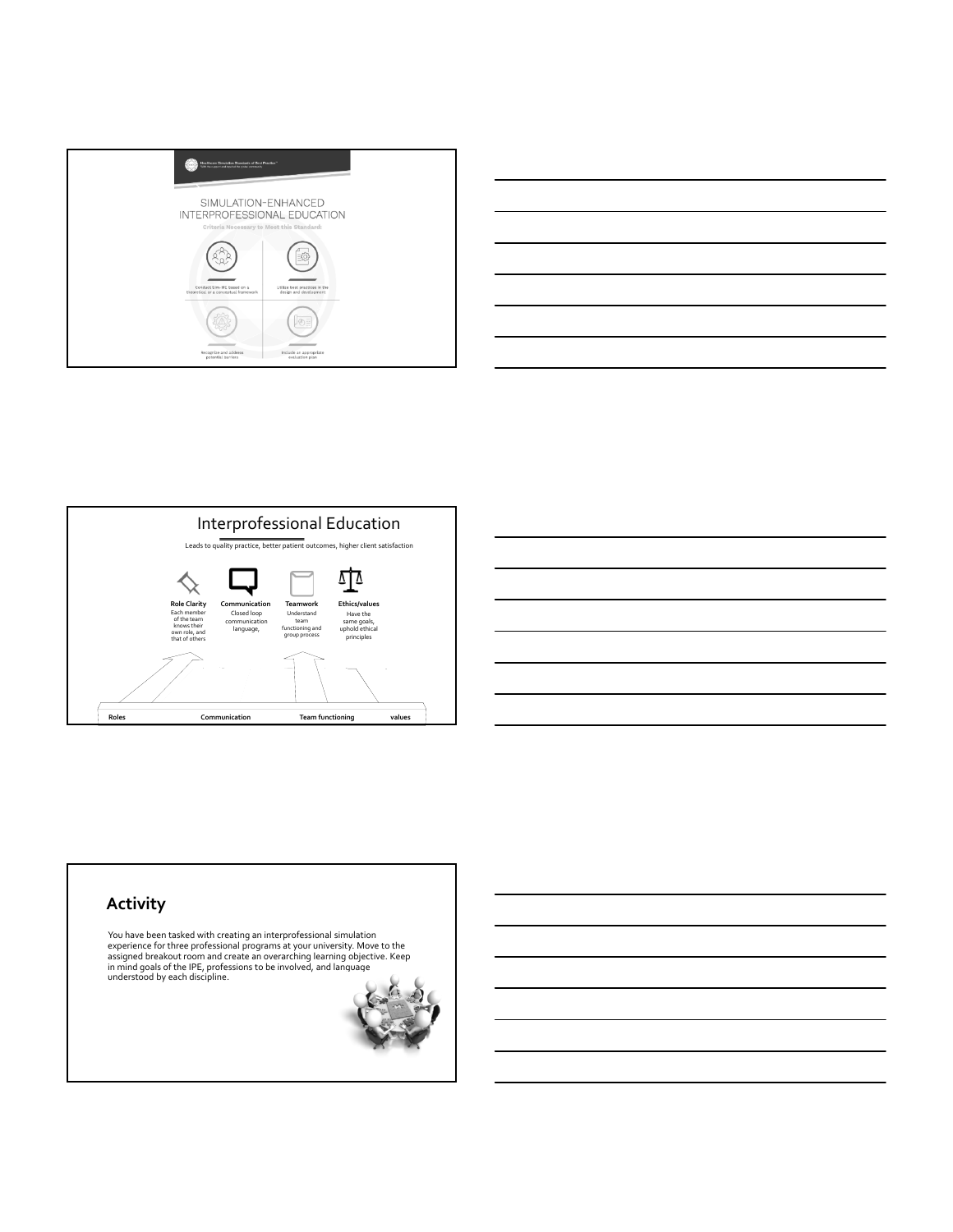

# **IPE Simulation Integration Strategies**

- •Simulation‐based Experiences
- •Co‐teaching Classroom and/or Lab
- •Communities of Practice

# **Co‐teaching**

"… two teachers working together with groups of students and sharing the planning, organization, delivery, and assessment of instruction, as well as the physical space."

(Bacharach & Heck, 2007)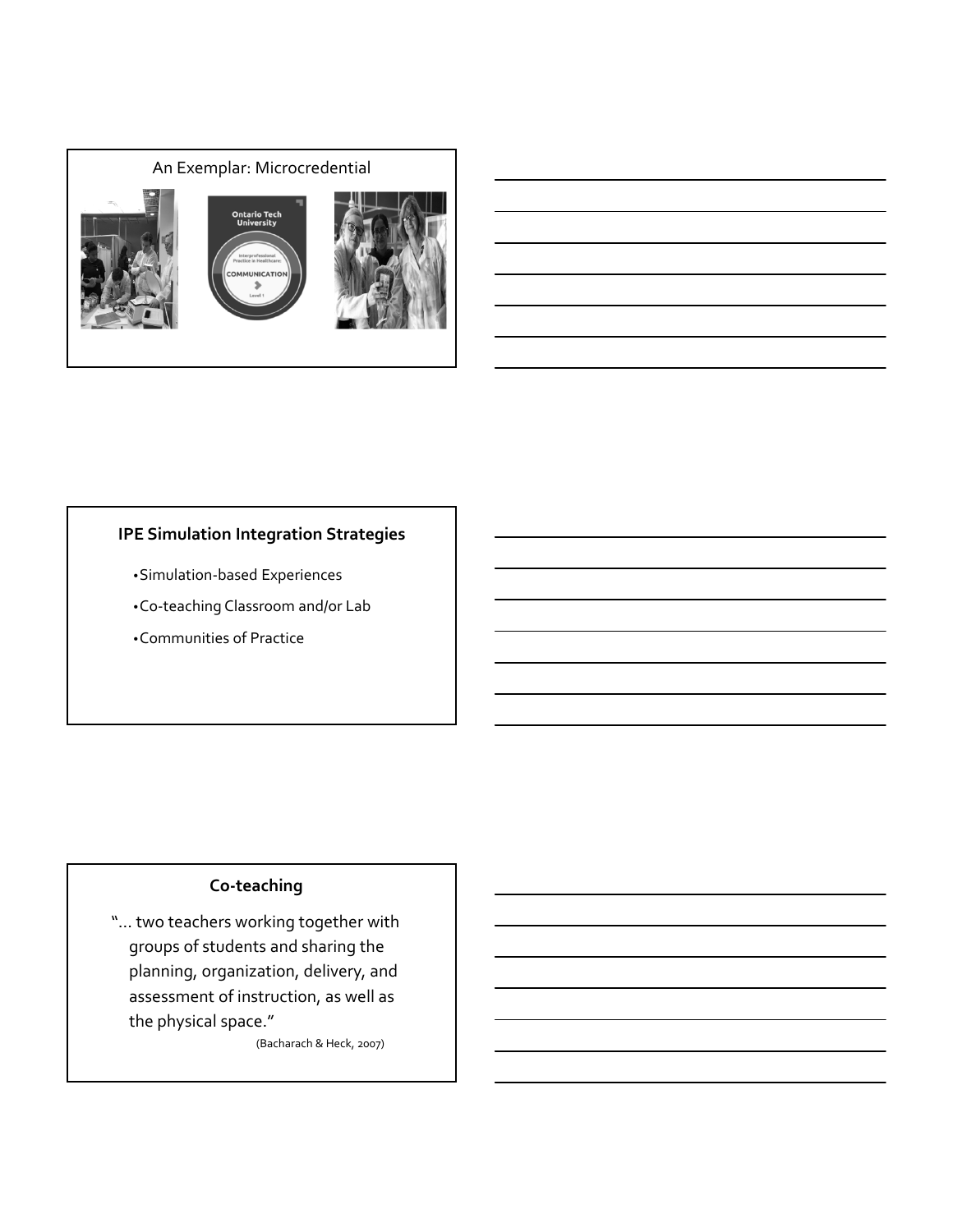### **Communities of Practice**

"Communities of practice are groups of people who share a concern or a passion for something they do and learn how to do it better as they interact regularly."

(Etienne Wenger, 2006)

### **IPE Community of Practice: Simulation Points to Consider**

- •*Why* should we do this?
- •*Who* should do this?
- •*What* should we do?
- •*How* should we do this?
- •*When* should we do this?
- •*Where* should we do this?

| <b>Simulation Criteria</b>        | <b>Points to Consider</b>                                       |  |  |
|-----------------------------------|-----------------------------------------------------------------|--|--|
| Needs Assessment                  | Why is this needed? How did you identify this was a need?       |  |  |
| Outcomes and Objectives           | What is the purpose and expected outcomes?                      |  |  |
| Modality                          | Mannequin? Task Trainer? Virtual Reality? Standardized Patient? |  |  |
| Scenario                          | Scenario with EBP, Standards, Guidelines                        |  |  |
| Fidelity                          | Roles, Environment, Equipment, Props                            |  |  |
| Facilitator/Facilitation Approach | Overall Responsibility; Simulation Pedagogy; Leveled ; Scripted |  |  |
| Interdisciplinary Collaboration   | Members and Roles of your interdisciplinary team                |  |  |
| Prebriefing                       | Prepatory Information                                           |  |  |
| Debriefing                        | Method to review, reflect, and discuss SBE                      |  |  |
| Evaluation                        | Formative, Summative, or High Stakes                            |  |  |
| Pilot Test                        | Evaluate Design, Flow, Resources, Obstacles                     |  |  |

**Designing an IPE Simulation**

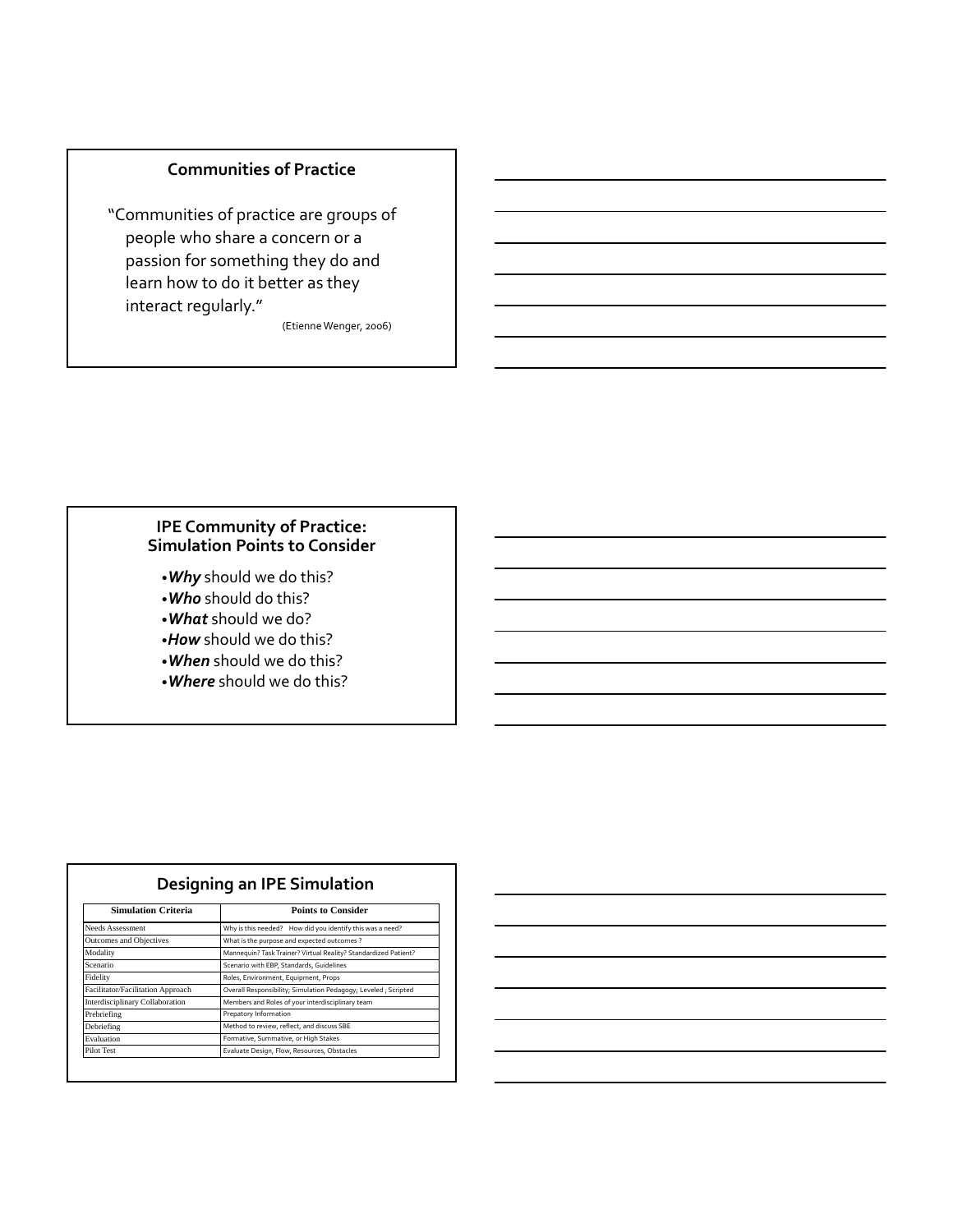

| <u> 1989 - Andrea Santa Andrea Andrea Andrea Andrea Andrea Andrea Andrea Andrea Andrea Andrea Andrea Andrea Andr</u>                                                                                                          |  | and the control of the control of |
|-------------------------------------------------------------------------------------------------------------------------------------------------------------------------------------------------------------------------------|--|-----------------------------------|
|                                                                                                                                                                                                                               |  | _____                             |
| the control of the control of the control of the control of the control of the control of the control of the control of the control of the control of the control of the control of the control of the control of the control |  |                                   |
|                                                                                                                                                                                                                               |  |                                   |
| ,我们也不会有一个人的事情。""我们的人们,我们也不会有一个人的人,我们也不会有一个人的人,我们也不会有一个人的人,我们也不会有一个人的人,我们也不会有一个人的<br>第一百一十一章 我们的人,我们的人们的人们,我们的人们的人们的人们,我们的人们的人们的人们,我们的人们的人们,我们的人们的人们,我们的人们的人们,我们的人们的人                                                          |  |                                   |

## **Perinatal Rural Simulation Training**



#### Perinatal Rural Simulation Training

|                         | Use the rating system below to describe your Simulation Experience:<br>5 - Strongly Agree with Statement (SA)<br>4 - Agree with Statement (A) |                |   |                                         |           |
|-------------------------|-----------------------------------------------------------------------------------------------------------------------------------------------|----------------|---|-----------------------------------------|-----------|
|                         | 3 - Neither Agree nor Disagree with Statement (N)<br>2 - Disagree with Statement (D)<br>1- Strongly Disagree with Statement (SD)              |                |   |                                         |           |
|                         | The Simulation Experience                                                                                                                     | Б<br><b>SA</b> | N | $\overline{\mathbf{2}}$<br>$\mathbf{D}$ | <b>SD</b> |
| 1                       | Provided a comfortable and safe learning environment.                                                                                         |                |   |                                         |           |
| $\overline{\mathbf{z}}$ | Outcomes and objectives were clearly defined.                                                                                                 |                |   |                                         |           |
| з                       | Replicated a realistic situation.                                                                                                             |                |   |                                         |           |
| 4                       | Incorporated evidence-best practices into the scenario.                                                                                       |                |   |                                         |           |
| 5                       | Allowed me to prioritize care and interventions.                                                                                              |                |   |                                         |           |
| 6                       | Provided me with the opportunity to practice skills.                                                                                          |                |   |                                         |           |
| 7                       | Debriefing was a time for reflection and performance feedback.                                                                                |                |   |                                         |           |
| ŝ                       | Helped me better understand the different roles of the health care team.                                                                      |                |   |                                         |           |
| ۰                       | Facilitation provided support and quidance throughout the scenario.                                                                           |                |   |                                         |           |
| 10                      | Enhanced my knowledge and will be helpful in practice.                                                                                        |                |   |                                         |           |
| 11                      | Satisfactorily met my learning needs.                                                                                                         |                |   |                                         |           |
| 12                      | Increased my self-confidence                                                                                                                  |                |   |                                         |           |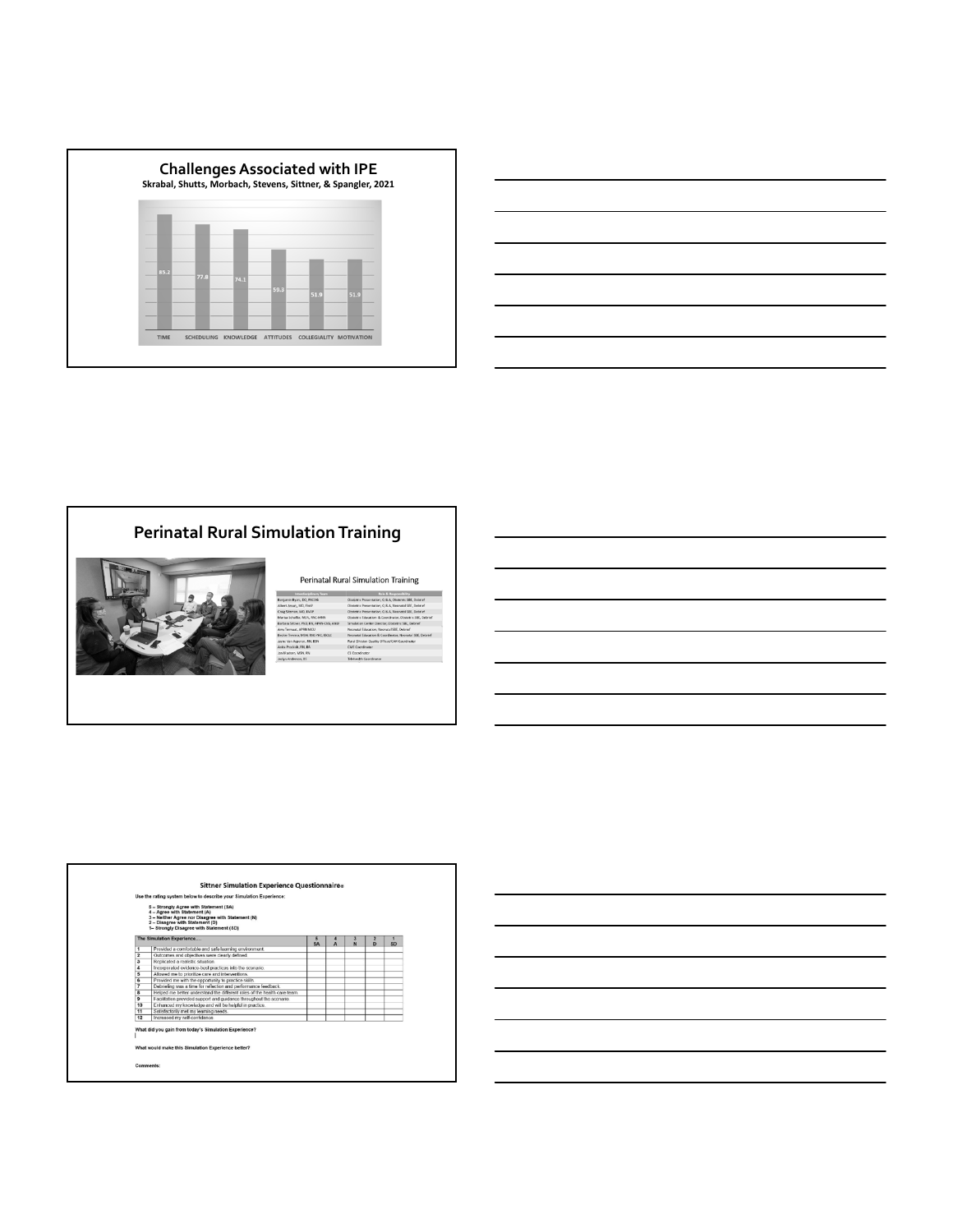|                                                           | Sittner SEO                                                                                                                                                                                                                                                                                                                                                                               |
|-----------------------------------------------------------|-------------------------------------------------------------------------------------------------------------------------------------------------------------------------------------------------------------------------------------------------------------------------------------------------------------------------------------------------------------------------------------------|
| Share something you gained from this activity.            | Great review and new information<br>How to assess and treat eclampsia<br>Maternal Hypertension algorithm<br>Great review for all<br>Timeline for actions during resuscitation and assessment<br>More confidence managing eclamptic seizures<br>I feel more confident handling obs if the supervising physician is not immediately<br>available<br>Clarification of OB/neonatal experience |
| Please share how/what you'll change in your<br>practice   | Stable information and RP treatments<br>New to acute care, all information helpful!<br>Update protocols<br>Treatment for maternal hypertension<br>Will use nifedipine protocol<br>Thinking through medication administration<br>Start using the algorithms to ensure appropriate decision making since occurrences are<br>few & far hetween<br>I will go over my ob skills more often     |
| What ideas/suggestions do you have to improve<br>the SBF? | It was great<br>Good experience. Making sure all equipment works on panda before Sim. Room we<br>used didn't accommodate the oxygen/air<br>Would be nice to do hands on in the future versus virtual<br>None<br>Was great                                                                                                                                                                 |

| <u> 1989 - Johann Stoff, deutscher Stoff, der Stoff, der Stoff, der Stoff, der Stoff, der Stoff, der Stoff, der S</u> |  |  |
|-----------------------------------------------------------------------------------------------------------------------|--|--|
| ,我们也不会有什么?""我们的人,我们也不会有什么?""我们的人,我们也不会有什么?""我们的人,我们也不会有什么?""我们的人,我们也不会有什么?""我们的人                                      |  |  |
| <u> 1989 - Johann Stoff, deutscher Stoff, der Stoff, der Stoff, der Stoff, der Stoff, der Stoff, der Stoff, der S</u> |  |  |
| <u> 1989 - Johann Stoff, deutscher Stoff, der Stoff, der Stoff, der Stoff, der Stoff, der Stoff, der Stoff, der S</u> |  |  |
| <u> 1989 - Andrea Santa Andrea Andrea Andrea Andrea Andrea Andrea Andrea Andrea Andrea Andrea Andrea Andrea Andr</u>  |  |  |
| <u> 1989 - Johann Stoff, amerikansk politiker (d. 1989)</u>                                                           |  |  |
|                                                                                                                       |  |  |



In the chat feature discuss how will you integrate IPE into your simulation experiences?

Think back to the past six sessions, what is your biggest 'ah‐hah' moment?



#### **References**

- Barach, N. & Heck,T.W (2007). Co‐teaching in higher education. *Journal of CollegeTeaching & Learning , 4* (10), 19 26. Barr, H., & Low, H. (2011). Centre for the advancement of interprofessional education (CAIPE): Principles of interprofessional education.<br>https://www.caipe.org/resources/publications/barr-low-2011-principles-interprofessio
- 
- Campbell, E. L., Reedy, A. R., Baird, M. J., & Baird, D. M. (2018). Better Together: Co‐Teaching inUndergraduate Applied Psychology Courses. *PsychologyTeaching Review, 24*(*2*), 3–11.
- Garney, P.A., Thayer, E.K., Galper, A.B., Zierler, B., & Eiff, M.P. (2019). The benefits of interprofessional learning and teamwork in primary -<br>care ambulatory training settings. *Journal of Interprofessional Education &*
- Cheng, A., Rodgers, D.L., van der Jagt, É. , Eppich, W., 'Donnell, J. (2012). Evolution of the Pediatric Advanced Life Support course. Pediatric<br>Critical Care Medicine, 13 (5), pp 589-595 doi: 10.1097/PCC.0b013e31824177
- Curran,V., Sharpe, D., & Forristall, J. (2007). Attitudes of health sciences faculty members towards interprofessional teamwork and education. Medical Education, 41(9), 892‐896.
- Dallaghan, G. L., Hoffman, E., Lyden, E., & Bevil, C. (2016). Faculty attitudes about interprofessional education. Medical Education Online, 21, 32065. doi:10.3402/meo.v21.32065
- Gary, J. C., Gosselin, K., & Bentley, R. (2018). Health science center faculty attitudes towards interprofessional education and teamwork.<br>Journal of Interprofessional Care, 32(2), 231-234. doi:10.1080/13561820.2017.1376
- Health Professions Accreditors Collaborative. (2019). Guidance on developing quality interprofessional education for the health professions.<br>Chicago, IL: Health Professions Accreditors Collaborative.